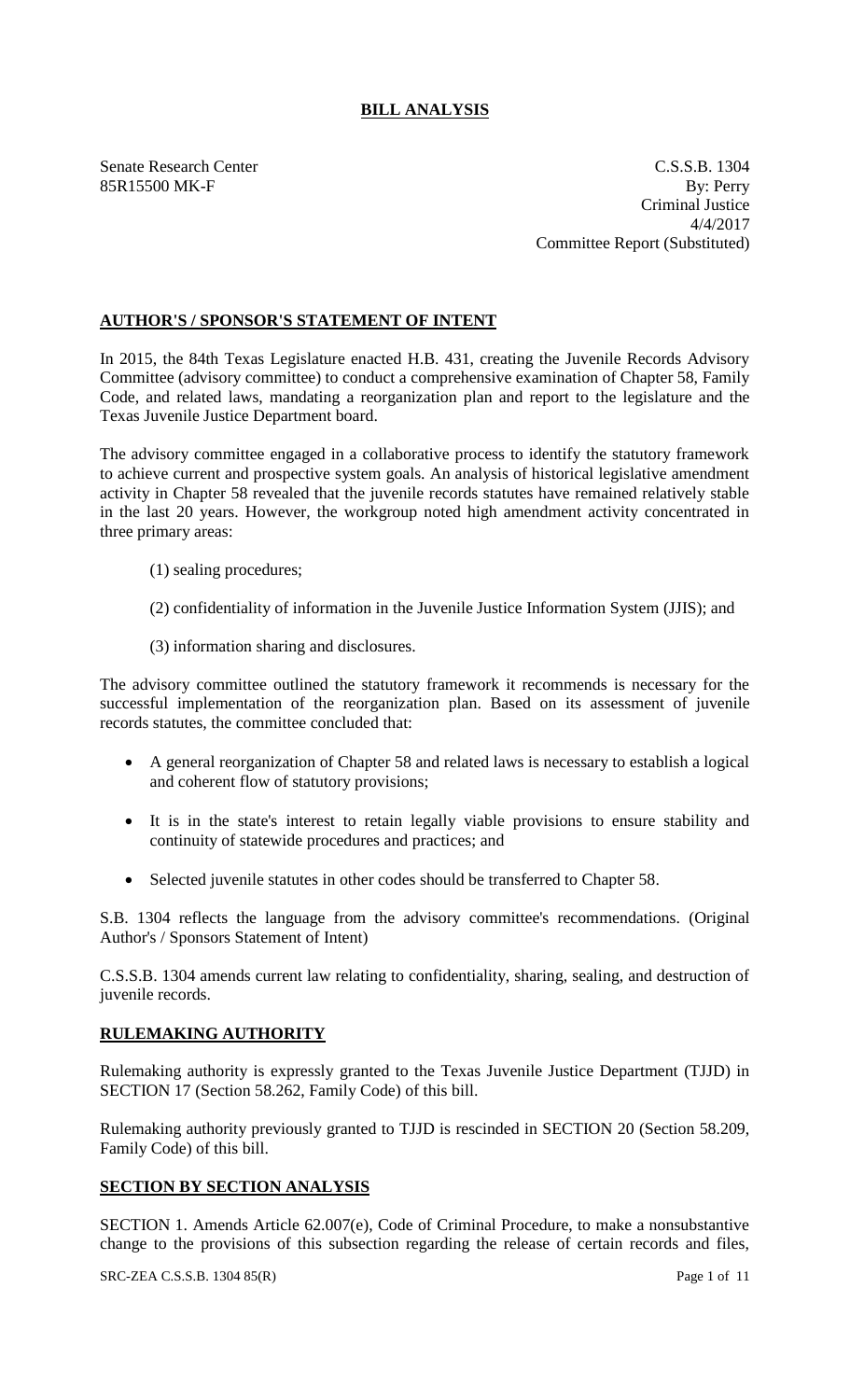including records that have been sealed under Chapter 58, Family Code, relating to a person for whom a court, the Texas Department of Criminal Justice (TDCJ), or the Texas Juvenile Justice Department (TJJD) is required under this article to determine a level of risk.

SECTION 2. Amends Section 54.04(h), Family Code, to require the court to, at the conclusion of the dispositional hearing, inform the child of certain information including the procedures for the sealing of the child's records under Subchapter C-1, Chapter 58, rather than Section 58.003 (Sealing of Records).

SECTION 3. Amends Section 54.04012(d), Family Code, to change a reference to Sections  $58.003(c-7)$  and  $(c-8)$  to Subchapter C-1, Chapter 58.

SECTION 4. Amends the heading to Subchapter A, Chapter 58, Family Code, to read as follows:

SUBCHAPTER A. CREATION AND CONFIDENTIALITY OF JUVENILE RECORDS

SECTION 5. Amends the heading to Section 58.001, Family Code, to read as follows:

Sec. 58.001. LAW ENFORCEMENT COLLECTION AND TRANSMITTAL OF RECORDS OF CHILDREN.

SECTION 6. Amends Sections 58.002(a), (b), and (c), Family Code, as follows:

(a) Prohibits a child from, except as provided by Chapter 63 (Missing Children and Missing Persons), Code of Criminal Procedure, being photographed or fingerprinted without the consent of the juvenile court unless the child is taken into custody, or referred to the juvenile court for conduct that constitutes a felony or misdemeanor punishable by confinement in jail, regardless of whether the child has been taken into custody, rather than punishable by confinement in jail. Makes nonsubstantive changes.

(b) Authorizes, rather than requires, the juvenile board for a county to conduct or cause to be conducted an audit of the records of the law enforcement agency to verify the destruction of certain photographs and fingerprints and requires the law enforcement agency to make its records available for this purpose.

(c) Provides that this section (Photographs and Fingerprints of Children) does not prohibit a law enforcement officer from photographing or fingerprinting a child who is not in custody or who has not been referred to the juvenile court for conduct that constitutes a felony or misdemeanor punishable by confinement in jail if the child's parent or guardian voluntarily consents in writing to the photographing or fingerprinting of the child. Provides that consent of the child's parent or guardian is not required to photograph or fingerprint a child.

SECTION 7. Amends Section 58.0021(b), Family Code, to authorize a law enforcement agent to take temporary custody of a child to take the child's photograph, or to obtain a photograph of a child from a juvenile probation department in possession of a photograph of the child if the officer has certain probable cause.

SECTION 8. Amends Section 58.004, Family Code, as follows:

Sec. 58.004. REDACTION OF VICTIM'S PERSONALLY IDENTIFIABLE INFORMATION. (a) Requires a custodian of a record, rather than a record or file, to redact certain personally identifiable information before disclosing any juvenile court record, rather than court record or file, of a child as authorized by this chapter.

(b) Provides that this section does not apply to information that is:

(1) makes no changes to this subdivision;

(2) and (3) makes nonsubstantive changes to these subdivisions;

SRC-ZEA C.S.S.B. 1304 85(R) Page 2 of 11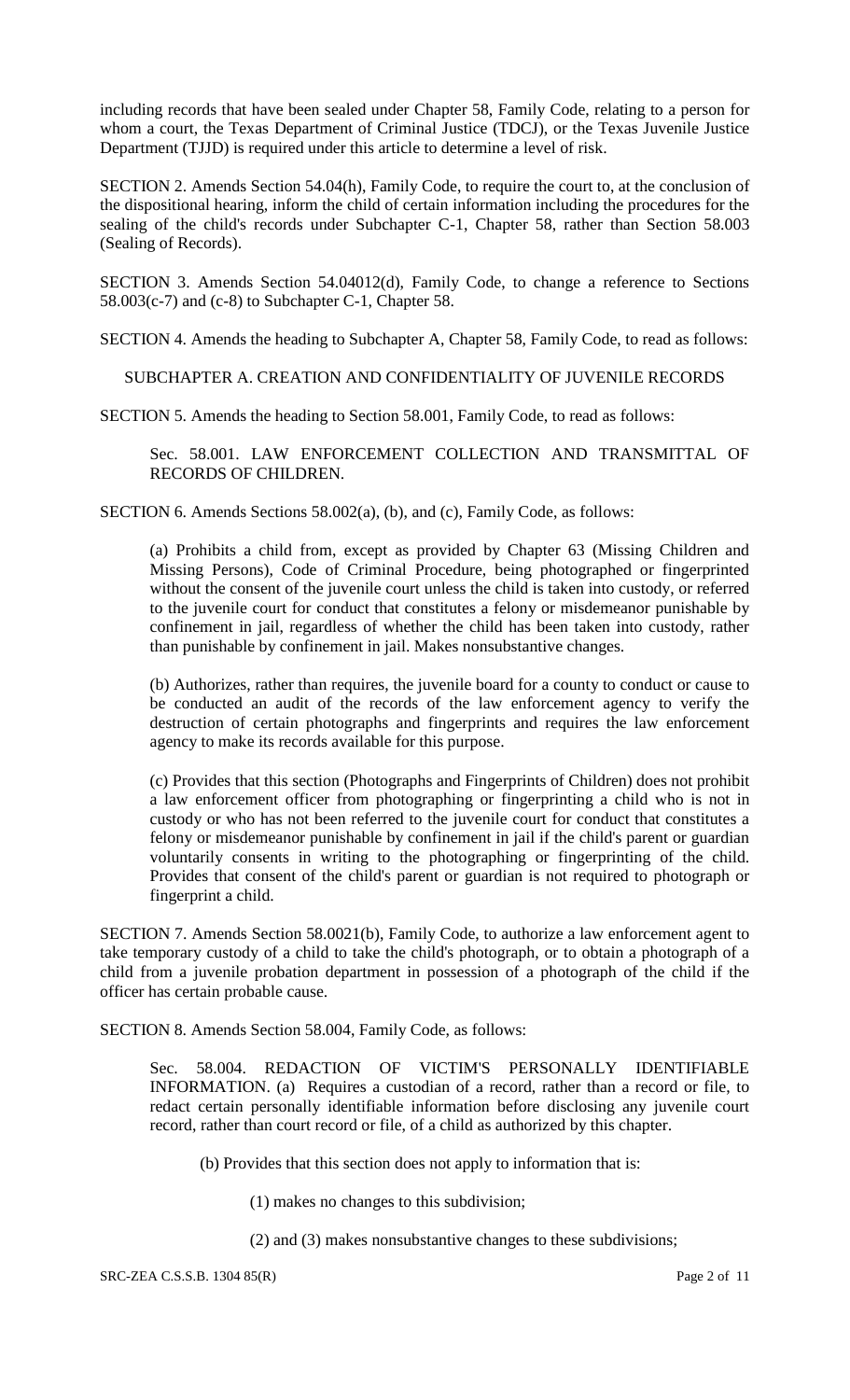(4) shared with an attorney representing the child in a proceeding under this title (Juvenile Justice Code); or

(5) shared with an attorney representing any other person in a juvenile or criminal court proceeding arising from the same act or conduct for which the child was referred to juvenile court.

SECTION 9. Amends Section 58.005, Family Code, as follows:

Sec. 58.005. New heading: CONFIDENTIALITY OF FACILITY RECORDS. (a) Provides that this section applies only to the inspection, copying, and maintenance of a record, rather than records and files, concerning a child and to the storage of information from which a record could be generated, including personally identifiable information, information obtained for the purpose of diagnosis, examination, evaluations, or treatment of the child or for making a referral for treatment of the child and other records or information created by or in the possession of the Texas Juvenile Justice Department (TJJD), an entity having custody of the child under a contract with TJJD, or another public or private entity or institution having custody of the child under order of the juvenile court, including a facility operated by or under contract with a juvenile board or juvenile probation department, rather than by a public or private agency or institution providing supervision of a child by arrangement of the juvenile court or having custody of the child under order of the juvenile court.

(a-1) Authorizes the records and information to, except as provided by Article 15.27 (Notification to Schools Required), Code of Criminal Procedure, be disclosed only to, among certain entities or persons, any other person, agency, or institution having a legitimate interest in the proceeding or in the work of the juvenile court, with permission from, rather than leave of, the court.

(b) Provides that this section does not affect the collection, dissemination, or maintenance of information as provided by Subchapter B (Juvenile Justice Information System) or Subchapter D-1 (Reports on County Internet Websites), rather than does not apply to information collected under Section 58.104 or under Subchapter D-1.

SECTION 10. Amends Section 58.0052(b), Family Code, as follows:

(b) Requires another juvenile service provider to, subject to Subsection (c) (relating to authorizing a juvenile service provider to disclose information only for certain purposes), at the request of a juvenile service provider, disclose to that provider certain information about a multi-system youth including identity records, medical and dental records, assessment or diagnostic test results, special needs, program placements, psychological diagnoses, and other related records or information.

SECTION 11. Amends the heading to Section 58.007, Family Code, to read as follows:

Sec. 58.007. CONFIDENTIALITY OF PROBATION DEPARTMENT, PROSECUTOR, AND COURT RECORDS.

SECTION 12. Amends Section 58.007, Family Code, by amending Subsections (a), (b), (g), and (i) and adding Subsection (b-1), as follows:

(a) Provides that this section applies only to the inspection, copying, and maintenance of a record, rather than the inspection and maintenance of a physical record or file, concerning a child and the storage of information concerning the child from which a physical record or file could be generated and does not affect the collection, dissemination, or maintenance of information as provided by Subchapter B or Subchapter D-1. Makes a conforming change.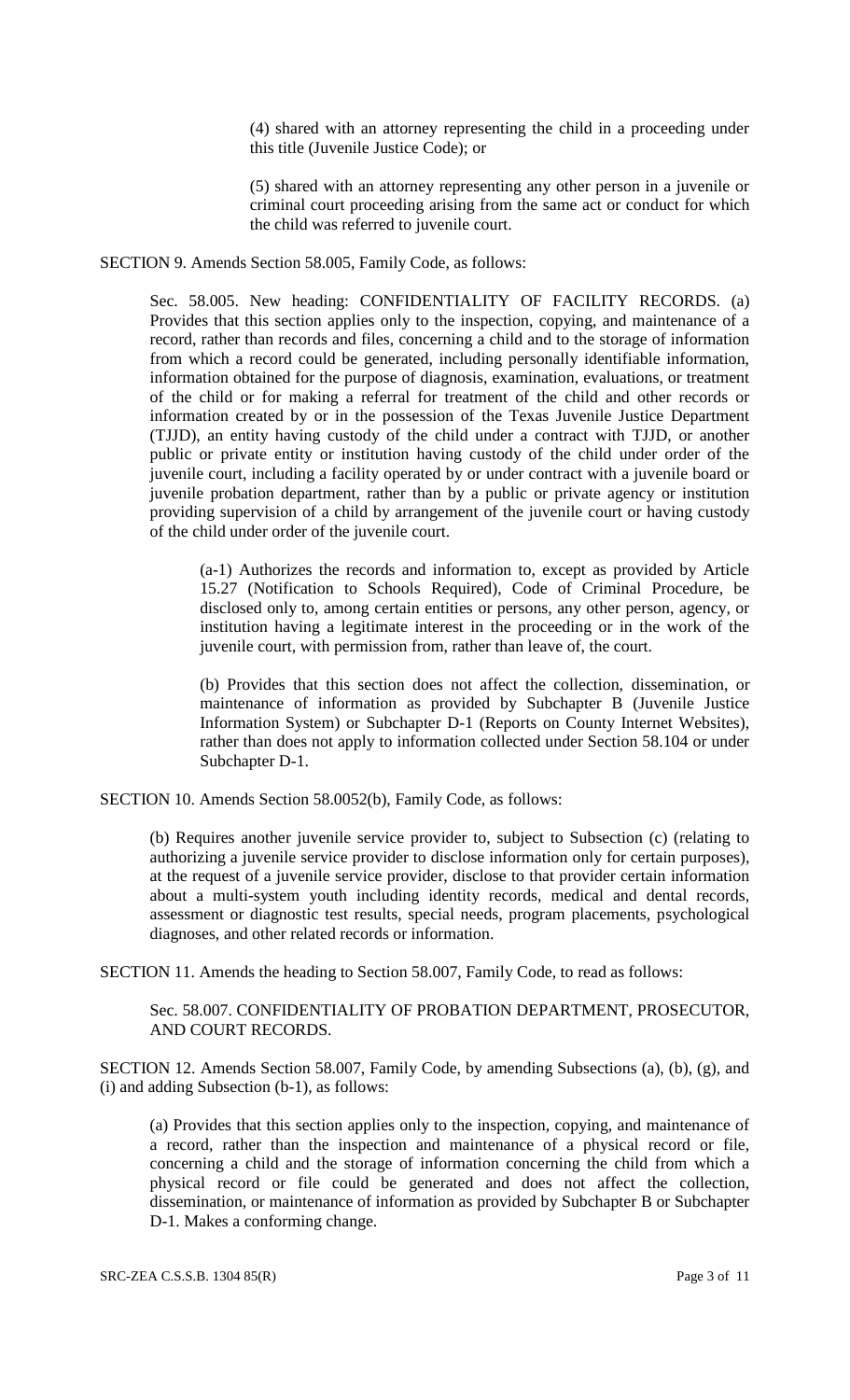(b) Authorizes the records of a juvenile court, a clerk of court, a juvenile probation department, or a prosecuting attorney relating to a child who is a party to a proceeding under this title, whether physical or electronic, with certain exceptions, to be inspected or copied only by:

(1) and (2) makes no changes to these subdivisions;

(3) an attorney representing a party in a proceeding under this title, rather than an attorney for a party to the proceeding;

(4) a person or entity to whom the child is referred for treatment or services, if the agency or institution disclosing the information has entered into a written confidentiality agreement with the person or entity regarding the protection of the disclosed information;

(5) creates this subdivision from existing subdivision (4) and makes no further changes to this subdivision; or

(6) redesignates existing subdivision (5) as subdivision (6) and changes reference to leave of to permission from.

(b-1) Provides that a person who is the subject of the records is entitled to access the records for the purpose of preparing and presenting a motion or application to seal the records.

(g) Prohibits the juvenile court from, if a record has been sealed under this chapter, providing a copy of the record to a prosecuting attorney under this subsection.

(i) Changes a reference to Subsection (b)(5) to (b)(6).

SECTION 13. Amends Subchapter A, Chapter 58, Family Code, by adding Section 58.008, as follows:

Sec. 58.008. CONFIDENTIALITY OF LAW ENFORCEMENT RECORDS. (a) Provides that this section applies only to the inspection, copying, and maintenance of a record concerning a child and to the storage of information, by electronic means or otherwise, concerning the child from which a record could be generated and does not affect the collection, dissemination, or maintenance of information as provided by Subchapter B (Juvenile Justice Information System). Provides that this section does not apply to a record or file relating to a child that is required or authorized to be maintained under the law regulating the operations of motor vehicles in this state, maintained by a municipal or justice court, or subject to disclosure under Chapter 62 (Sex Offender Registration Program), Code of Criminal Procedure.

(b) Prohibits law enforcement records concerning a child and information concerning a child that are stored by electronic means or otherwise and from which a record could be generated, except as provided by Subsection (d), from being disclosed to the public and requires these records to be, if maintained on paper or microfilm, kept separate from adult records; if maintained electronically in the same computer system as adult records, accessible only under controls that are separate and distinct from the controls to access electronic data concerning adults; and maintained on a local basis only and not sent to a central state or federal depository, except as provided by Subsection (c) or Subchapter B, D (Local Juvenile Justice Information System), or E (Statewide Juvenile Information and Case Management System).

(c) Authorizes the law enforcement records of a person with a determinate sentence who is transferred to the Texas Department of Criminal Justice (TDCJ) to be transferred to a central state or federal depository for adult records after the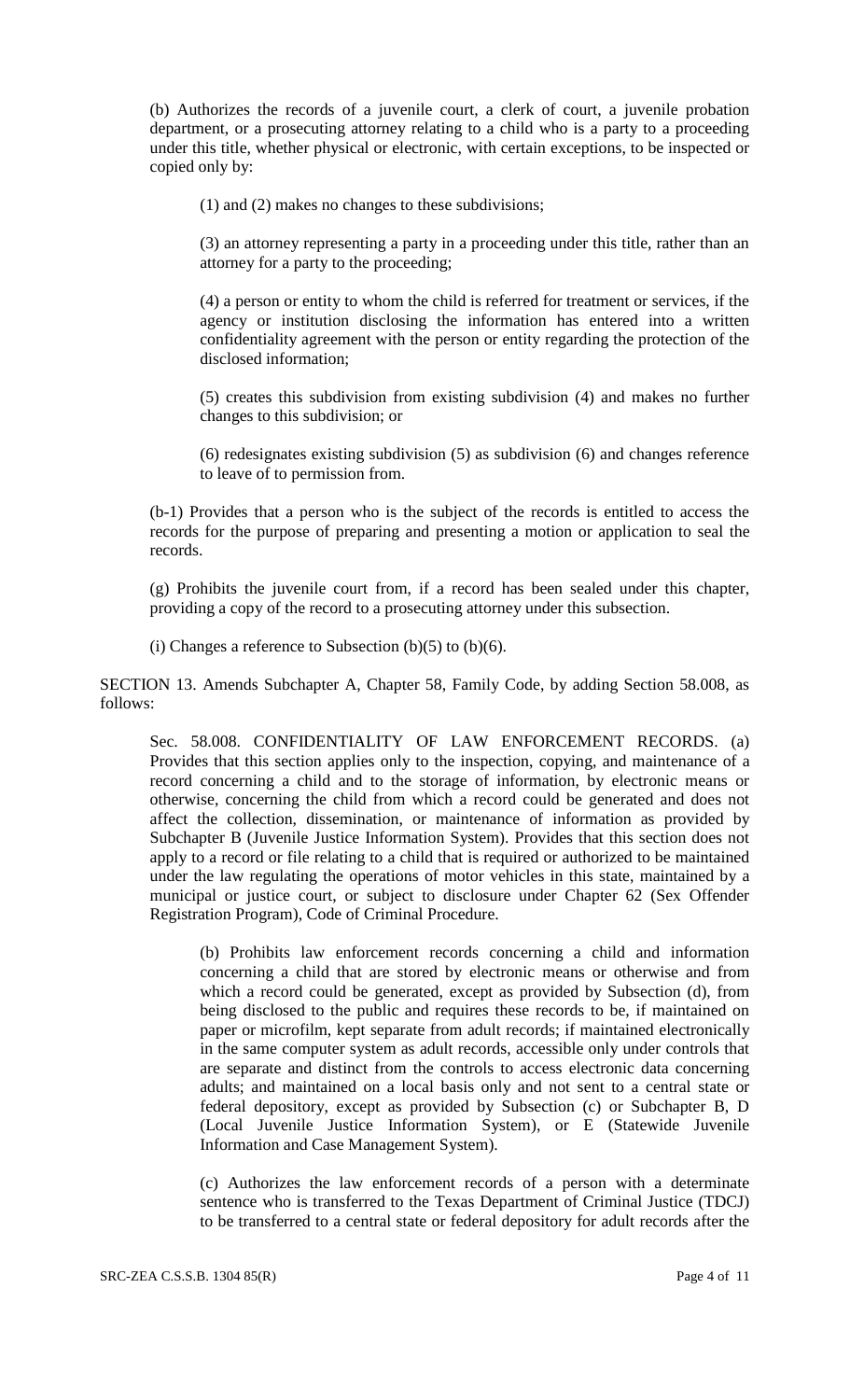date of transfer and to be shared in accordance with the laws governing the adult records in the depository.

(d) Authorizes law enforcement records concerning a child to be inspected or copied by a juvenile justice agency, a criminal justice agency, the child, or the child's parent or guardian.

(e) Requires the custodian of a record concerning the child under Subsection (d), before a child or a child's parent or guardian may inspect or copy a record, to redact any personally identifiable information about a juvenile suspect, offender, victim, or witness who is not the child and any information that is excepted from required disclosure under Chapter 552 (Public Information), Government Code, or any other law.

(f) Authorizes information about a child, if the child has been reported missing by a parent, guardian, or conservator of that child, to be forwarded to and disseminated by the Texas Crime Information Center (TCIC) and the National Crime Information Center (NCIC).

SECTION 14. Redesignates Section 58.0072, Family Code, as Section 58.009, Family Code, and amends it, as follows:

Sec. 58.009. New heading: DISSEMINATION OF JUVENILE JUSTICE INFORMATION BY THE TEXAS JUVENILE JUSTICE DEPARTMENT.

(a) to (c) Makes no changes to these subsections.

(d) Authorizes TJJD to grant certain entities access to juvenile justice information only for a purpose beneficial to and approved by TJJD, including a person working on a research or statistical project that meets the requirements of and is approved by TJJD and has a certain specific agreement with TJJD, rather than a governmental entity that has as specific agreement with TJJD, if that agreement meets certain criteria. Redesignates existing Paragraphs (A), (B), (C), and (D) as Subparagraphs (i), (ii), (iii), and (iv) and makes conforming changes.

(e) and (f) makes no changes to these subsections.

(g) Provides that, except as provided by Subsection (e), TJJD is permitted, but not required to release or disclose juvenile justice information to any person identified under this section. Makes nonsubstantive changes.

SECTION 15. Amends Section 58.102(c), Family Code, to prohibit the Texas Department of Public Safety (DPS) from collecting, retaining, or sharing information relating to a juvenile except as provided by this chapter, rather than relating to a juvenile if this chapter prohibits or restricts the collection or retention of the information.

SECTION 16. Amends Sections 58.104(a), (b), and (f), Family Code, as follows:

(a) Requires the juvenile justice information system to, subject to Subsection (f), consist of certain information relating to delinquent conduct committed or alleged to have been committed by a juvenile offender that, if the conduct had been committed by an adult, would constitute a criminal offense other than an offense punishable by a fine only, including information relating to the termination of probation supervision or discharge from commitment of the juvenile offender.

(b) Requires DPS to, to the extent possible and subject to Subsection (a), include in the juvenile justice information system the following information for each juvenile offender taken into custody, detained, or referred for delinquent conduct:

(1) to (16) makes no changes to these subdivisions;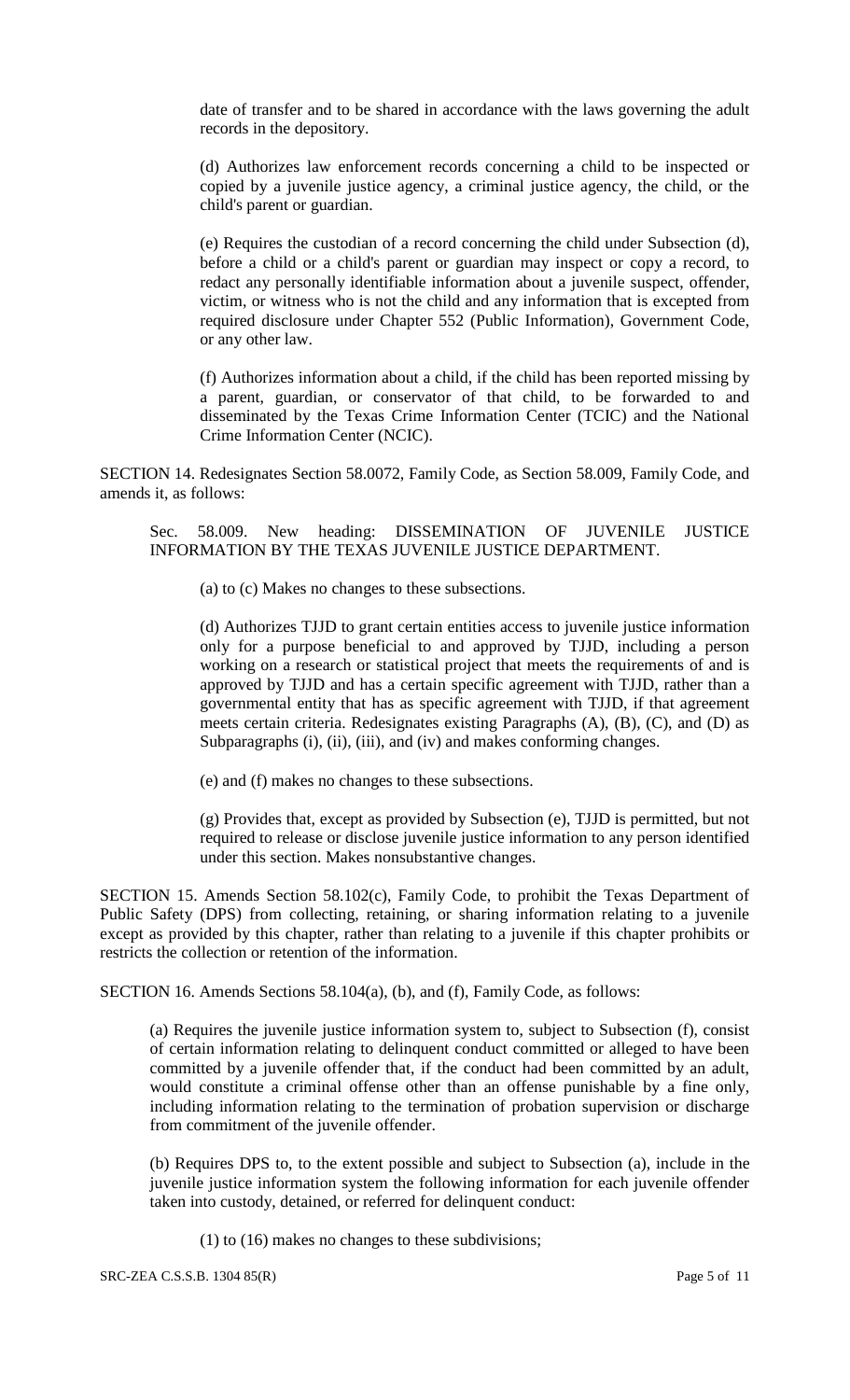(17) makes a nonsubstantive change to this subdivision;

(18) makes no change to this subdivision;

(19) the date any probation supervision, including deferred prosecution supervision, was terminated;

(20) to (22) redesignates existing Subdivisions (19) to (21) as Subdivisions (20) to (22) and makes no further changes to these subdivisions.

(f) Changes a reference to Section 58.003 to Subchapter C-1.

SECTION 17. Amends Sections 58.106(a-2) and (b), Family Code, as follows:

(a-2) Deletes Subsection (a-1) from information established as confidential after dissemination.

(b) Provides that Subsection (a) (relating to establishing the confidentiality of information in the juvenile justice information system except under certain circumstances), rather than Subsection (a) and (a-1), does not apply to a certain document maintained by a juvenile justice or law enforcement agency.

SECTION 18. Amends Chapter 58, Family Code, by adding Subchapter C-1, as follows:

SUBCHAPTER C-1. SEALING AND DESTRUCTION OF JUVENILE RECORDS

Sec. 58.251. DEFINITIONS. Defines "electronic record," "juvenile matter," "physical record," and "record."

Sec. 58.252. EXEMPTED RECORDS. Provides that certain records are exempt from this subchapter.

Sec. 58.253. SEALING RECORDS WITHOUT APPLICATION: DELINQUENT CONDUCT. (a) Provides that this section does not apply to the records of a child referred to a juvenile court or juvenile probation department solely for conduct indicating a need for supervision.

(b) Provides that a person who was referred to a juvenile probation department for delinquent conduct is entitled to have all records related to the person's juvenile matters, including records relating to any matters involving conduct indicating a need for supervision, sealed without applying to the juvenile court if the person meets certain criteria.

(c) Provides that a person who was referred to a juvenile probation department for delinquent conduct is entitled to have all records related to the person's juvenile matters, including records relating to any matters involving conduct indicating a need for supervision, sealed without applying to the juvenile court if the person meets certain criteria.

Sec. 58.254. CERTIFICATION OF ELIGIBILITY FOR SEALING RECORDS WITHOUT APPLICATION FOR DELINQUENT CONDUCT. (a) Requires DPS to certify to a juvenile probation department that has submitted records to the juvenile justice information system that the records relating to a persons referred to the juvenile probation department appear to be eligible for sealing under Section 58.253.

(b) Authorizes DPS to issue the certification described by Subsection (a) by electronic means, including by electronic mail.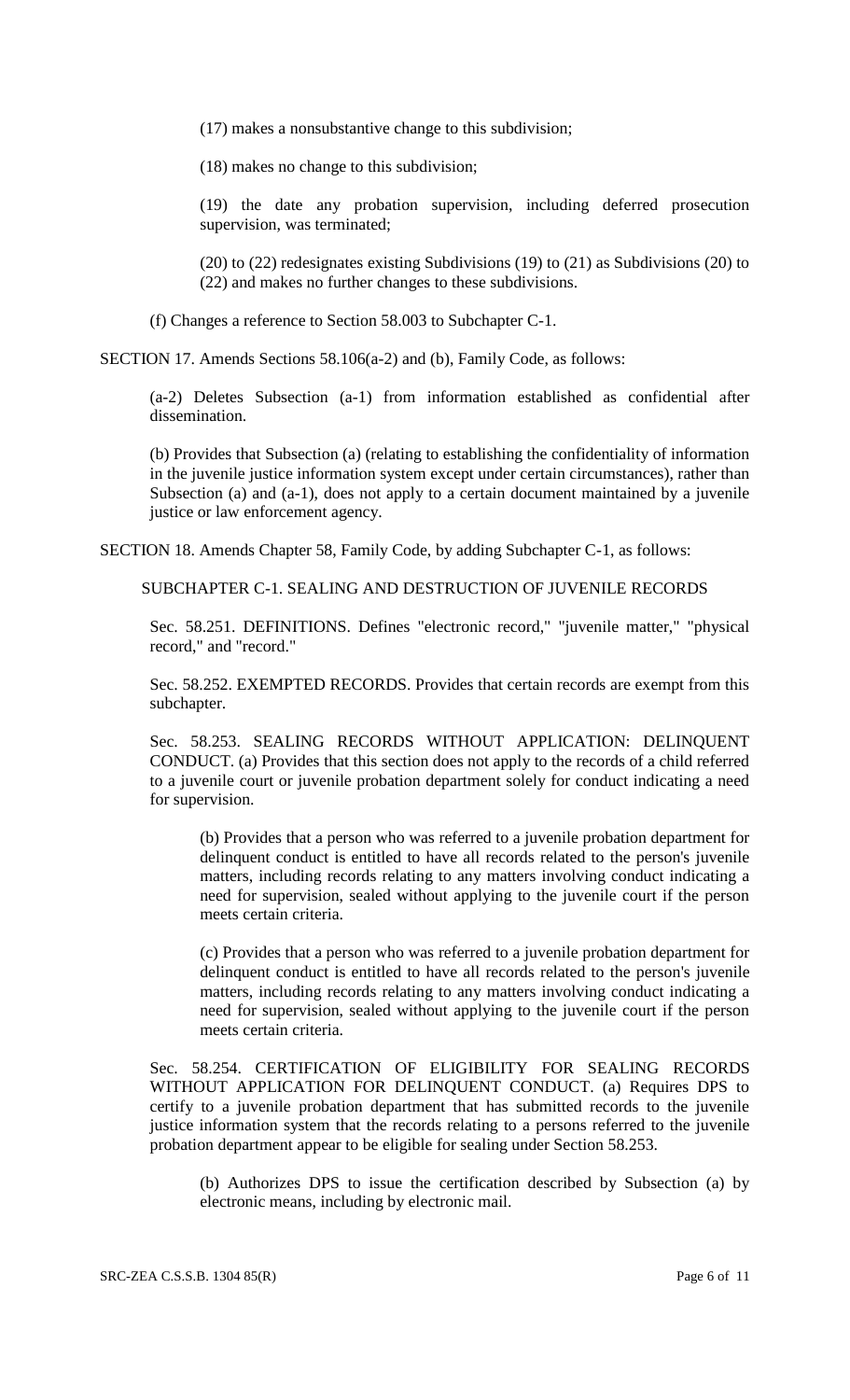(c) Requires the juvenile probation department, except as provided by Subsection (d), by a certain date, to give notice of the receipt of the certification to the juvenile court and provide the court with a list of all referrals received by the juvenile probation department relating to that person and the outcome of each referral.

(d) Requires a juvenile probation department, if the juvenile probation department has reason to believe the records of the person for whom the department received a certification under Subsection (a) are not eligible to be sealed, to notify DPS by a certain date. Requires the juvenile probation department, if the juvenile probation department later determines that the person's records are eligible to be sealed, to notify the juvenile court and provide the court the information described by Subsection (c) by a certain date.

(e) Requires a juvenile probation department and DPS, if, after receiving a certification under Subsection (a), the juvenile probation department determines that the person's records are not eligible to be sealed, to update the juvenile justice information system to reflect that determination and no further action related to the records is required.

(f) Requires the juvenile court, by a certain date, to issue an order sealing all records relating to the person named in the certification.

Sec. 58.255. SEALING OF RECORDS WITHOUT APPLICATION: CONDUCT INDICATING NEED FOR SUPERVISION. (a) Provides that a person who was referred to a juvenile probation department for conduct indicating a need for supervision is entitled to have all records related to all conduct indicating a need for supervision matters sealed without applying to the juvenile court if the person is at least 18 years of age, has not been referred to the juvenile probation department for delinquent conduct, has not as an adult been convicted of a felony, and does not have any pending charges as an adult for a felony or a misdemeanor punishable by confinement in jail.

(b) Requires the juvenile probation department to give the juvenile court notice that a person's records are eligible for sealing under Subsection (a) and provide the juvenile court with a list of all referrals relating to that person received by the department and the outcome of each referral.

(c) Requires the juvenile court to issue an order sealing all records relating to the person named in the notice by a certain date.

Sec. 58.256. APPLICATION FOR SEALING RECORDS. (a) Authorizes a person, notwithstanding Sections 58.253 and 58.255, to file an application for the sealing of records related to the person in the juvenile court served by the juvenile probation department to which the person was referred. Prohibits the court from charging a fee for filing the application, regardless of the form of the application.

(b) Requires an application to contain certain information or the reason that one or more of the requirements is not included. Sets forth the required information.

(c) Authorizes the juvenile court, except as provided by Subsection (d), to order the sealing of records related to all matters for which the person was referred to the juvenile probation department if the person meets certain requirements.

(d) Prohibits a court from ordering the sealing of the records of a person who received a determinate sentence for engaging in certain conduct, is currently required to register as a sex offender under Chapter 62, Code of Criminal Procedure, or was committed to TJJD or to a post-adjudication secure correctional facility under Section 54.04011, unless the person has been discharged from the agency to which the person was committed.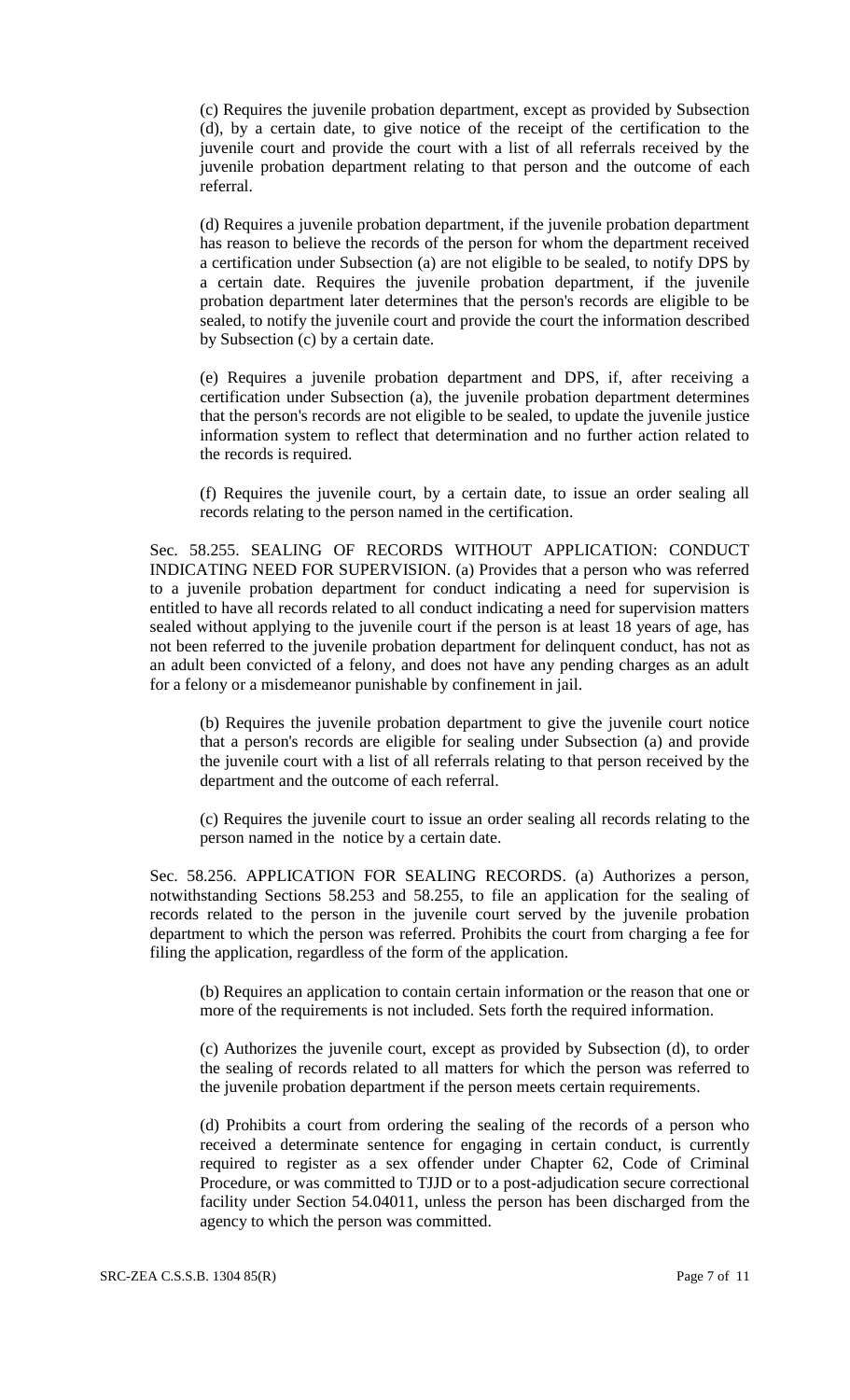(e) Authorizes the court to, on receipt of an application under this section, order the sealing of the person's records immediately, without a hearing or to hold a hearing under Section 58.257 at the court's discretion to determine whether to order the sealing of the person's records.

Sec. 58.257. HEARING REGARDING SEALING OF RECORDS. (a) Requires that a hearing regarding the sealing of a person's records be held not later than the 60th day after the date the court receives the person's application under Section 58.256.

(b) Requires the court to give reasonable notice of a hearing to certain concerned individuals.

Sec. 58.258. ORDER SEALING RECORDS. (a) Requires that an order sealing the records of a person under this subchapter include either certain required information or the reason the required information is not included in the order.

(b) Requires the court, not later than a certain date, to provide a copy of the order to DPS; TJJD, if the person was committed to TJJD; the clerk of court; the juvenile probation department serving the court; the prosecutor's office; each law enforcement agency that had contact with the person in relation to the conduct that is the subject of the sealing order; each public or private agency that had custody of or that provided supervision or services to the person in relation to the conduct that is the subject of the sealing order; and each official, agency, or other entity that the court has reason to believe has any record containing information that is related to the conduct that is the subject of the sealing order.

(c) Provides that on entry of the order, all adjudications relating to the person are vacated and the proceedings are dismissed and treated for all purposes as if the adjudication had never occurred. Requires the clerk of court to seal all court records relating to the proceedings, including any records created in the clerk's case management system and to send copies of the order to all entities listed in the order.

Sec. 58.259. ACTIONS TAKEN ON RECEIPT OF ORDER TO SEAL RECORDS. (a) Requires an entity receiving an order to seal the records of a person issued under this subchapter to, by a certain date, take the following actions, as applicable:

> (1) requires DPS to limit access to the records relating to the person in the juvenile justice information system to only TJJD for the purpose of conducting research and statistical studies, to destroy any other records relating to the person in DPS's possession, including DNA records as provided by Section 411.151 (Expunction or Removal of DNA Records), Government Code, and to send written verification of the limitation and destruction of the records to the issuing court;

> (2) requires TJJD to seal all records relating to the person, other than those exempted from sealing under Section 58.252, and send written verification of the sealing of the records to the issuing court;

> (3) requires a public or private agency or institution that had custody of or provided supervision or services to the person who is the subject of the records, the juvenile probation department, a law enforcement entity or a prosecuting attorney to seal all records relating to the person and send written verification of the sealing of the records to the issuing court; and

> (4) requires any other entity that receives an order to seal a person's records to send any records relating to the person to the issuing court, delete all index references to the person's records, and send written verification of the deletion of the index reference to the issuing court.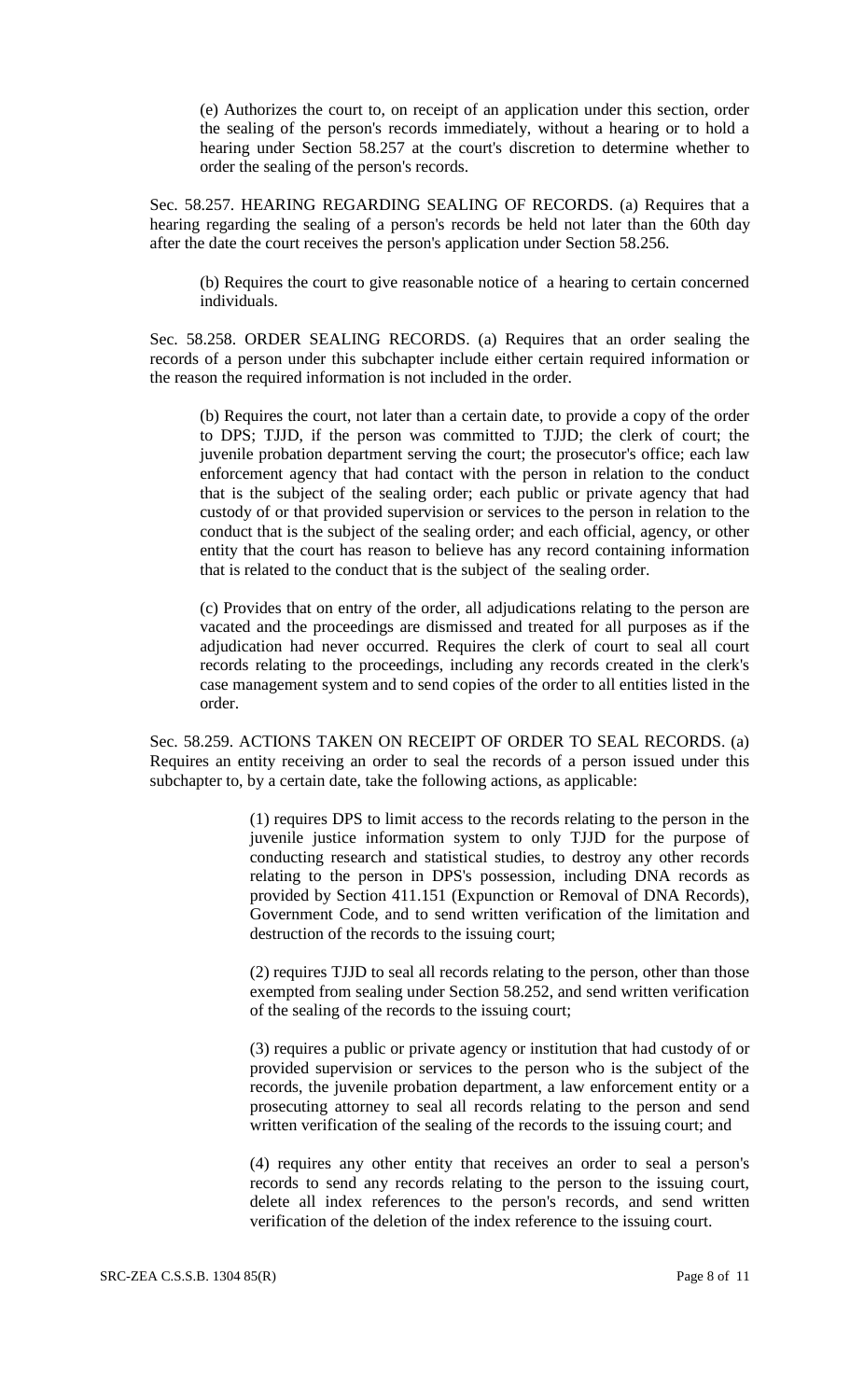(b) Provides that physical or electronic records are considered sealed, if the records are not destroyed but are securely stored in a manner that only allows access to the records by the entity's custodian of records.

(c) Requires an entity, if the entity that received an order to seal records relating to a person later receives an inquiry about a person or the matter contained in the records, to respond that no records relating to the person or the matter exist.

(d) Requires an entity, if the entity receiving an order to seal records under this subchapter is unable to comply with the order because the information in the order is incorrect or insufficient to allow the entity to identify the records that are subject to the order, to notify the issuing court by a certain date after the date of receipt of the order. Requires the court to take any actions necessary and possible to provide the needed information to the entity, including contacting the person who is the subject of the order or the person's attorney.

(e) Requires an entity, if the entity receiving a sealing order under this subchapter has no records related to the person who is the subject of the order, to provide written verification of that fact to the issuing court by a certain date.

Sec. 58.260. INSPECTION AND RELEASE OF SEALED RECORDS. (a) Authorizes a juvenile court to allow, by order, the inspection of records sealed under this subchapter or Section 58.003, as that law existed before September 1, 2017, only by certain individuals.

(b) Authorizes the court, after a petitioner inspects records, to order the release of any or all of the records to the petitioner on the motion of the petitioner.

Sec. 58.261. EFFECT OF SEALING RECORDS. (a) Provides that a person whose records have been sealed under this subchapter or Section 58.003, as that law existed before September 1, 2017, is not required to state in any proceeding or in any application for employment, licensing, admission, housing, or other public or private benefit that the person has been the subject of a juvenile matter.

(b) Prohibits the information in the records, if a person's records have been sealed, the fact that the records once existed, or the person's denial of the existence of the records of the persons involved in a juvenile matter, from being used against the person in any manner, including in certain proceedings or processes.

(c) Prohibits a person who is the subject of records sealed under this subchapter from waiving the protected status of the records or the consequences of the protected status.

Sec. 58.262. INFORMATION GIVEN TO CHILD REGARDING SEALING OF RECORDS. (a) Requires an employee of the juvenile probation department, when a child is referred to the juvenile probation department, to give the child and the child's parent, guardian, or custodian a written explanation describing the process of sealing records under this subchapter and a copy of this subchapter.

(b) Requires a probation officer or official at TTJD, as appropriate, to, on the final discharge of a child, or on the last official action in the matter if there is no adjudication, give the child and the child's parent, guardian, or custodian a written explanation regarding the eligibility of the child's records for sealing under this subchapter and a copy of this subchapter.

(c) Requires that the written explanation provided to a child under Subsections (a) and (b) include certain requirements and certain information for a record to be eligible for sealing.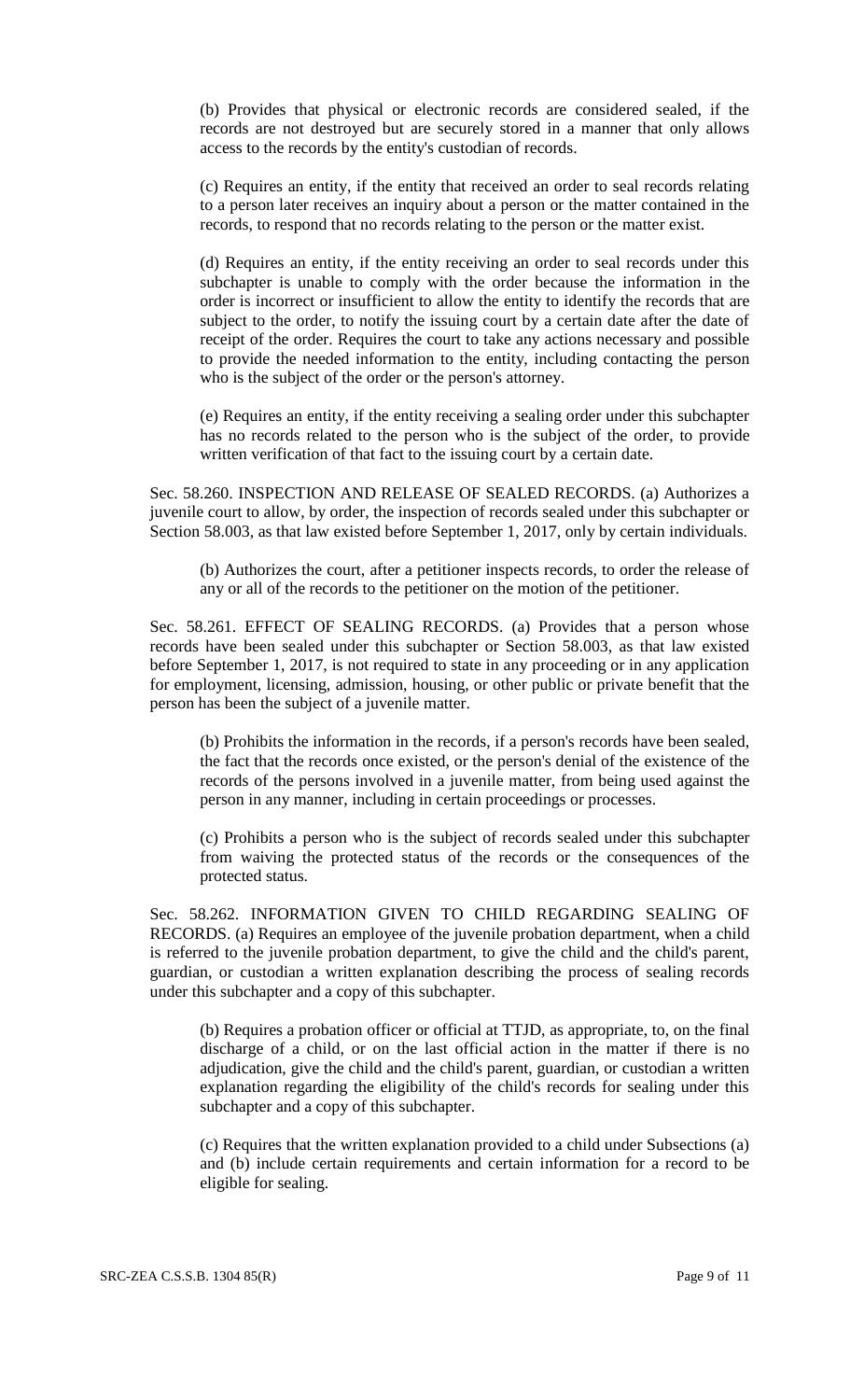(d) Requires TJJD to adopt rules to implement this section and to facilitate the effective explanation of the information required to be communicated by this section.

Sec. 58.263. DESTRUCTION OF RECORDS: NO PROBABLE CAUSE. Requires the court to order the destruction of the records relating to the conduct for which a child is taken into custody, including records contained in the juvenile justice information system, if a certain determination is made.

Sec. 58.264. PERMISSIBLE DESTRUCTION OF RECORDS. (a) Authorizes a juvenile board, in relation to the records in the possession of the juvenile probation department; the head of a law enforcement agency, in relation to the records in the possession of the agency; and a prosecuting attorney, in relation to the records in the possession of the prosecuting attorney's office, to authorize the destruction of records in a closed juvenile matter, subject to Subsections (b) and (c) of this section, Section 202.001 (Destruction of Records), Local Government Code, and any other restrictions imposed by an entity's records retention guidelines, regardless of the date the records were created.

(b) Authorizes the records related to a person referred to a juvenile probation department to be destroyed if the person meets certain criteria.

(c) Authorizes a record, if the record contains information relating to more than one person referred to a juvenile probation department, to only be destroyed if the destruction of the record is authorized under this section and if information in the record that may be destroyed under this section can be separated from information that is not authorized to be destroyed.

(d) Provides that electronic records are considered to be destroyed if the electronic records, including the index to the records, are deleted.

(e) Provides that converting physical records to electronic records and subsequently destroying the physical records while maintaining the electronic records is not considered destruction of a record under this subchapter.

(f) Provides that this section does not authorize the destruction of the records of the juvenile court or clerk of court.

(g) Provides that this section does not authorize the destruction of records maintained for statistical and research purposes by TJJD in a juvenile information and case management system authorized under Section 58.403.

(h) Provides that this section does not affect the destruction of physical records and files authorized by the Texas State Library Records Retention Schedule.

Sec. 58.265. JUVENILE RECORDS NOT SUBJECT TO EXPUNCTION. Provides that records to which this chapter applies are not subject to an order of expunction issued by any court.

SECTION 19. Amends Section 58.112, Family Code, by transferring it to Chapter 203, Human Resources Code, and redesignating it as Section 203.019, Human Resources Code.

SECTION 20. Amends Section 411.151(a), Government Code, to change a reference to Section 58.003, Family Code, to Subchapter C-1, Chapter 58, Family Code.

SECTION 21. Repealer: Section 58.001(b) (relating to the availability of the records of children), Family Code.

Repealers: Sections 58.003 (Sealing of Records) and 58.006 (Destruction of Certain Records), Family Code.